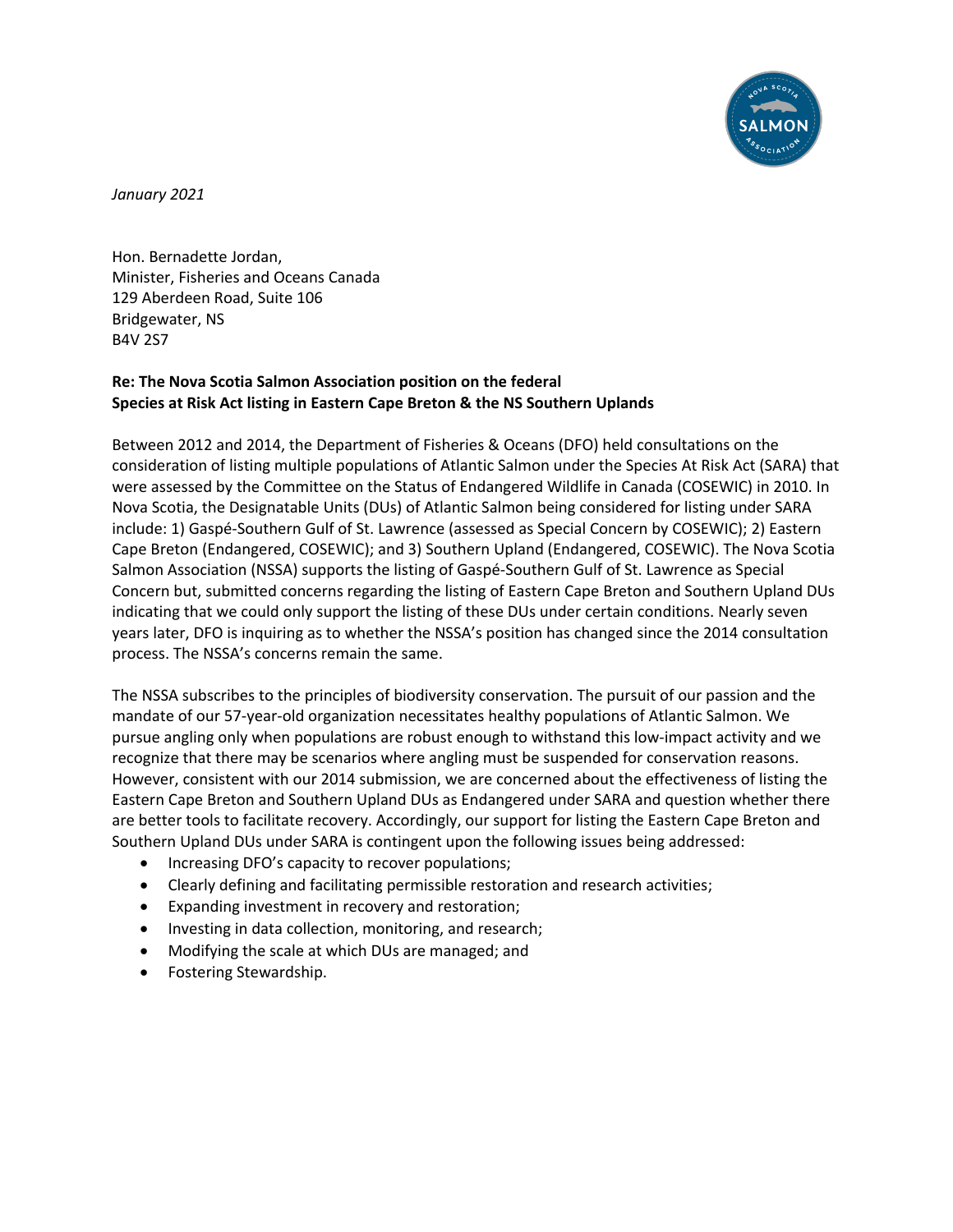

#### **Increasing DFO's capacity to recover populations**

First, a major potential benefit of listing would be if additional resources were made available to recover populations and the requirement to develop Recovery Plans. The threats facing Atlantic Salmon are fairly well understood and are outlined in the recovery potential assessments that have already been prepared for each DU. Both the Southern Upland and Eastern Cape Breton DUs share many of the same threats with the exceptions of acid rain and the negative impacts of warmwater aquatic invasive species. Currently, the Federal Government supports recovery of Atlantic Salmon in both the Southern Uplands, and to some extent in Eastern Cape Breton, via funding programs such as the Canada Nature Fund for Aquatic Species At Risk. Indeed, the NSSA is the single largest recipient of this fund in eastern Canada and we are working diligently to address the threats facing Atlantic Salmon. It remains unclear as to how capacity for restoration would increase following a SARA listing.

Secondly, after listing the Inner Bay of Fundy DU of Atlantic Salmon as Endangered (SARA), DFO has not implemented widespread recovery actions. Arguably, the only widespread and effective recovery action that has occurred in the Inner Bay of Fundy (iBoF) is the initiation of the Live Gene Bank (LGB) program which began in 1998 – 5 years prior to the designation of Endangered in June 2003. The goal of the LGB is to conserve iBoF salmon genetic characteristics and re-establish self-sustaining populations to iBoF rivers. It is widely believed that this program has been a success and that without the LGB iBoF would be functionally extirpated.

Given the success of the LGB program and the fact that similar genetic concerns impact the Southern Upland and Eastern Cape Breton DUs, the NSSA believes that establishing comparable LGB programs is required immediately. Time is of the essence as genetic and haplotype (family lines) diversity is presumably following a similar trend as population abundance - declining rapidly. Extirpation would constitute an irreplaceable loss of Atlantic Salmon biodiversity in Canada. Like the iBoF, we ask that DFO commits to a widespread LGB program for these DUs prior to a SARA listing. It is unclear how DFO could successfully run such a program given that the Coldbrook Biodiversity Facility is a maximum capacity and that the only other regional biodiversity facility, the Mersey Biodiversity Facility, was dismantled in 2014 following nearly a half-million-dollar renovation. Without LGB programs, all other recovery actions are likely to be less effective as they require locally-adapted salmon to re-colonize newly restored habitats.

Finally, another major potential benefit of listing is the legislative requirement for added considerations regarding species-at-risk during Canadian Environmental Assessment Act reviews**<sup>i</sup>** . This includes the redefinition of an 'environmental effect' to include the effects that a project **may** have on a listed species or their critical habitat and a requirement for further Federal-Provincial/Territorial harmonization. A current threat to Atlantic Salmon populations within the Southern Uplands is Gold Mining. How a SARA listing would impact the Canadian Environmental Assessment Act process and the protection of salmon is unclear. A better understanding of the provisions this would provide is important, including defining how a listing of 'Special Concern' would differ from 'Threatened' or 'Endangered' with regard to the ability to limit industrial activities such as mining or forestry in highly sensitive areas.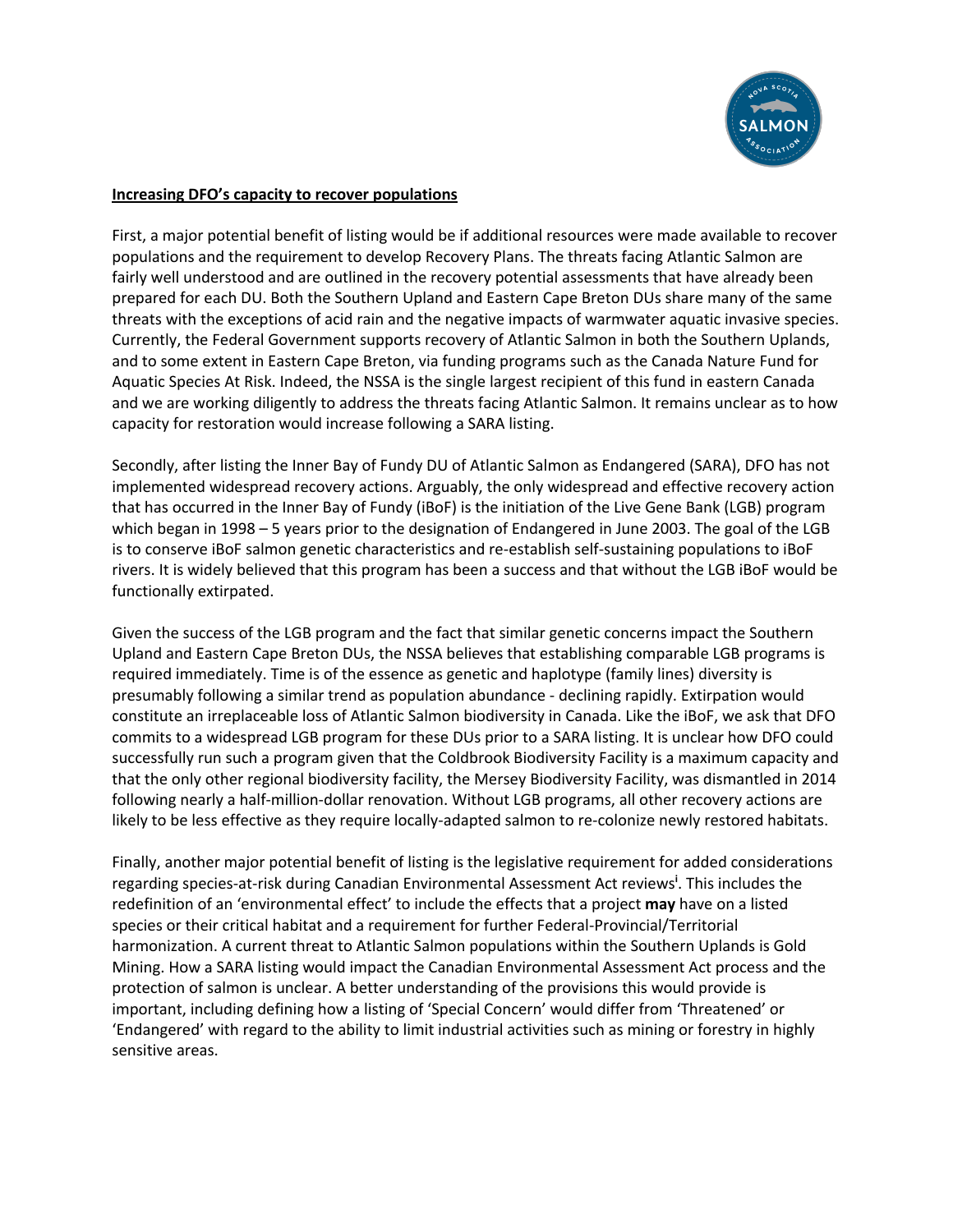

### **Clearly defining and facilitating permissible restoration and research activities**

As mentioned, the NSSA has been a leader in research and habitat restoration in rivers lying within these DUs – most notably:

- (1) the widespread Adopt-a-Stream program a 22-year program that has restored 2,537,728  $m^2$  of degraded stream habitat, planted 208,840 streamside trees, assessed 576 culverts for fish passage of which 168 were remediated, effectively re-establishing fish passage to more than 755 km of fish habitat, and engaging community-based groups in species-at-risk recovery including 4,572 volunteers contributing 189,350 hours of their time.
- (2) the West River Sheet Harbour acid rain mitigation project, where we have developed our innovative and comprehensive acid-rain mitigation program – the largest in Canada – which includes in-stream lime dosing, forest liming by helicopter, and many ancillary projects.
- (3) partnering with local affiliate groups to help with their recovery actions, such as the St. Mary's River Association who have been addressing the issues of instream physical habitat and have conducted a catchment liming program to reduce the negative impact of acid rain. They have been a key partner with DFO on monitoring/research projects such as the annual smolt wheel assessment and electrofishing, have partnered on research to track smolts and adult salmon, and were instrumental in programs such as kelt reconditioning and smolt-to-adult supplementation.

In all cases, much of this work, predates the 2010 COSEWIC assessment and is delivering measurable results for salmon populations and watershed ecology. It is a model that needs to be supported and expanded to other watersheds. Any listing under SARA must enhance rather than hinder these efforts.

Further, listing necessitates additionally permitting to conduct recovery activities<sup>ii</sup>. As was the case following the listing of the iBoF DU, we experienced a period of several years when all restoration activities were halted while permissible restoration activities were defined. This is work that can be done prior to a listing so that we can avoid the catastrophic impacts of a work hiatus. We want assurances that our well-developed restoration and research programs will not be delayed or encumbered.

#### **Expanding investment in recovery and restoration**

As outlined above, there is currently a significant amount of recovery action occurring within the watersheds of the Southern Uplands and Eastern Cape Breton, for which the expertise and capacity currently lies outside of DFO but is reliant, in large part, on funding from the Federal and Provincial governments. DFO researchers have identified that working to improve the freshwater production of wild Atlantic Salmon is likely to reduce the chance of further salmon declines in the Southern Uplands". Recovery plans for the Southern Upland and Eastern Cape Breton DUs will include work to restore freshwater productivity and will require extensive funding for implementation. It is unclear how a listing will further enhance efforts to restore freshwater productivity. One obvious potential benefit of a listing under SARA is that large-scale threats which are not typically addressed by community-led restoration, such as the removal of large dams or widespread changes to forestry within a watershed, could be addressed with the added legal backing of SARA. However, as evidenced by iBoF experience, the added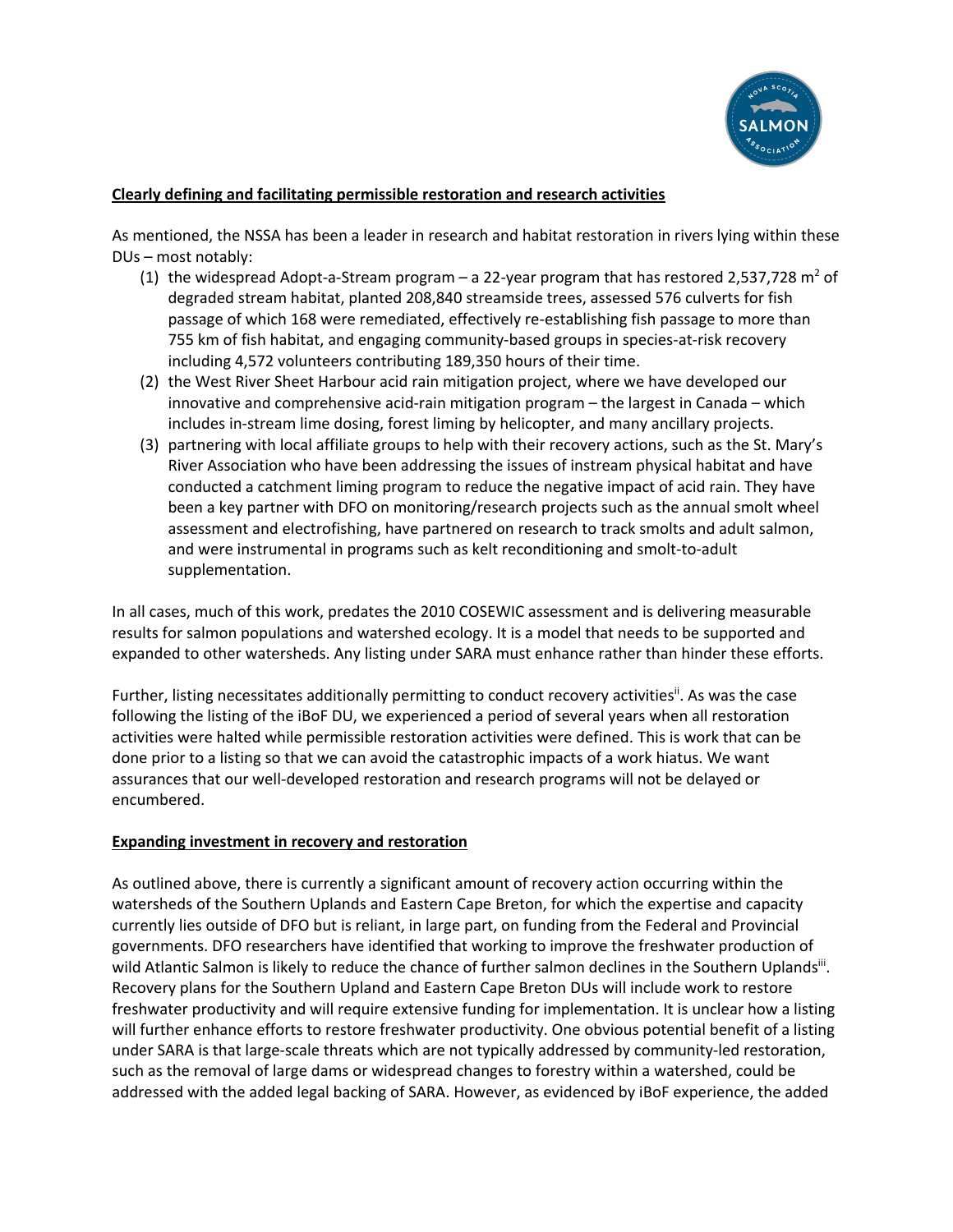

legal backing provided by SARA has not led to additional capacity to address such large-scale issues despite these threats being clearly identified in the Recovery Potential Assessment by DFO.

Further, research and action to address and alleviate the widespread effects of at-sea mortality will also be an important aspect of recovery planning. A SARA listing should theoretically result in additional funding for research and recovery actions, but again as evidenced by the iBoF listing, the only action that has yet to produce a measurable effect of salmon conservation has been the establishment of a LGB program.

## **Investing in data collection, monitoring and research**

As is required by law, COSEWIC has applied the precautionary approach in assessing both the Eastern Cape Breton and Southern Uplands DUs, in the face of uncertainty due to insufficient data. The NSSA feels strongly that this data deficiency must be addressed immediately. Field assessments have been limited due to ongoing budgetary and staffing cuts within the population ecology division of the science branch. This has led to an over-reliance on historical data, data extrapolation and a complete absence of data for many of the streams and rivers in these DUs. More monitoring is required to assess the contemporary distribution of species, available habitat conditions, and the identification of opportunities to mitigate threats to salmon, with the aim of prioritizing actions that could increase freshwater productivity.

#### **Modifying the scale at which DUs are managed**

The definition of DUs for Atlantic Salmon follows the COSEWIC guidelines regarding discrete and evolutionary populations**iv** and considers the genetic distinctiveness of populations, inherited traits, and eco-geographic considerations. These DUs span large geographic areas and, when considered under SARA, force multiple populations of Atlantic Salmon (i.e rivers) to be managed as one unit. Contradictory to this, the threats facing Atlantic Salmon and thus the most appropriate recovery actions occur at a river-by-river scale. Further, DFO-regulated fisheries and those fisheries self-governed by First Nations are managed at a river-specific scale.

The NSSA believes that DFO needs to acknowledge this juxtaposition. We request the ability to incorporate mechanisms to allow for legal salmon fisheries in specific watersheds when stocks in those specific rivers meet thresholds of sustainability – specifically river-by-river management. This reflects the unique life cycle of Atlantic Salmon, which brings fish back to their natal rivers to spawn. This limited straying minimizes any "spill-over" effects between populations and supports river-by-river management.

Finally, the resources to recover salmon populations are limited and it is likely that only a few populations will receive the resources required to recover. Thus, it is likely that, even with an unprecedented investment in recovery, we would be able to recover only a handful of priority populations within these DUs. If the SARA definition of recovery is based on distribution (as it has been for other SARA list fish (e.g Striped Bass), then recovery of these large populations would not trigger a reopening of recreational fisheries.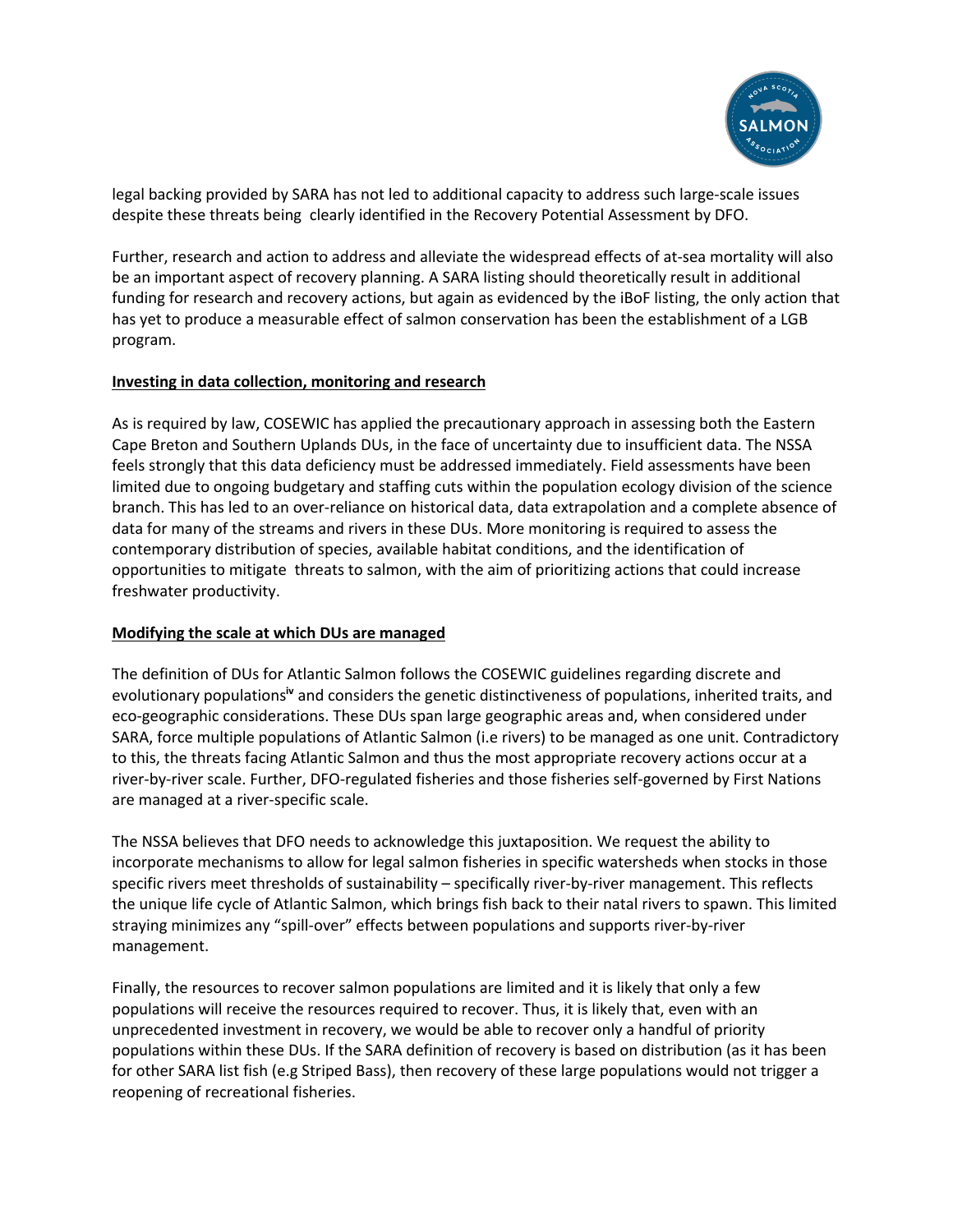

The NSSA requests that river-by-river management be incorporated. Doing so would provide some reassurance to anglers that their efforts to recover priority populations would have the potential to restore access to recreational fisheries. This is important given the resource gap where small populations within the DUs, or those with little opportunity to recover (e.g with large instream dams) are not likely to be the focal point of recovery actions.

It is absolutely critical that the necessary financial resources are allocated to undertake a recovery plan with concrete objectives and firm timelines. The *Endangered* (SARA) listing of the Inner Bay of Fundy salmon population has been very disappointing for salmon conservationists. The process for the Southern Upland populations must be more proactive and accountable.

## **Fostering Stewardship**

The listing of a species as Endangered or Threatened under the SARA triggers legal prohibitions which effectively put an end to recreational angling. A well-managed catch-and-release fishery fosters stronger public engagement in salmon conservation; provides important population data for stock assessment; and helps prevent poaching due to the presence of responsible anglers on the water. A SARA listing could also potentially curtail long-term research and habitat restoration efforts to which the NSSA and our local affiliates have devoted considerable resources.

For these reasons, the NSSA is opposed to the listing of the Eastern Cape Breton DU of Atlantic Salmon as Endangered under SARA, and requests that it instead be listed as Special Concern. This designated unit has a high degree of geographical variability, reflected in highly variable salmon populations in its rivers. In the Middle, Baddeck, and North rivers, salmon populations appear to be stable, indicating that the catch-and-release recreational fishery is not causing undue harm.

From our understanding and experience of the listing process and the resulting prohibitions, the only thing that will for certain occur is the closure of legal, low impact fisheries. Other threats will not immediately be addressed; not forestry, not gold mining, nor large scale dams. Any positive impacts to the population resulting from listing, over and above our current tools for restoration, are not assured.

The intended purpose of a listing under SARA is to advance the recovery of Atlantic Salmon. All of us at the Nova Scotia Salmon Association believe that continued investment of time, effort, and money by our local River Associations and conservation-minded anglers, along with research and support from our government partners, is the most proven and effective formula to realize that purpose.